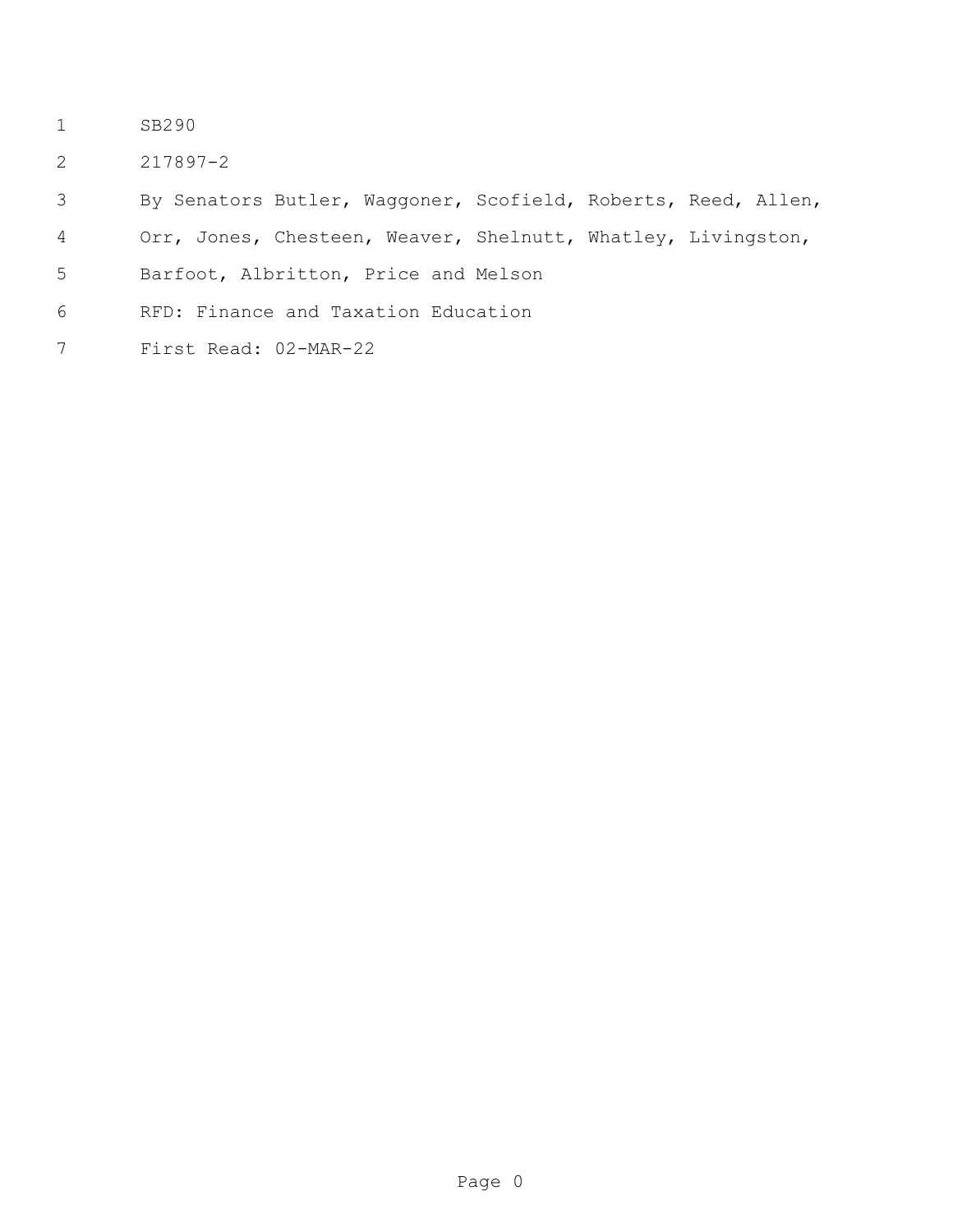| $\mathbf 1$ | 217897-2:n:02/18/2022:KF/cmg LSA2022-099F                       |  |  |
|-------------|-----------------------------------------------------------------|--|--|
| 2           |                                                                 |  |  |
| 3           |                                                                 |  |  |
| 4           |                                                                 |  |  |
| 5           |                                                                 |  |  |
| 6           |                                                                 |  |  |
| 7           |                                                                 |  |  |
| 8           | SYNOPSIS:<br>Under existing law, the minimum business           |  |  |
| 9           | privilege tax due for certain corporations,                     |  |  |
| 10          | business trusts, limited liability entities, and                |  |  |
| 11          | disregarded entities is not less than \$100.                    |  |  |
| 12          | This bill reduces the minimum business                          |  |  |
| 13          | privilege tax of \$100 to \$50 for the taxable year             |  |  |
| 14          | beginning after December 31, 2022.                              |  |  |
| 15          | This bill also provides for a full exemption                    |  |  |
| 16          | from the minimum business privilege tax due for                 |  |  |
| 17          | taxable years beginning after December 31, 2023.                |  |  |
| 18          |                                                                 |  |  |
| 19          | A BILL                                                          |  |  |
| 20          | TO BE ENTITLED                                                  |  |  |
| 21          | AN ACT                                                          |  |  |
| 22          |                                                                 |  |  |
| 23          | Relating to the levy and amount of business                     |  |  |
| 24          | privilege tax; to amend Section 40-14A-22, Code of Alabama      |  |  |
| 25          | 1975, to provide for a reduced minimum business privilege tax   |  |  |
| 26          | of \$50 for taxable years beginning after December 31, 2022; to |  |  |
| 27          | provide a full exemption from the business privilege tax on     |  |  |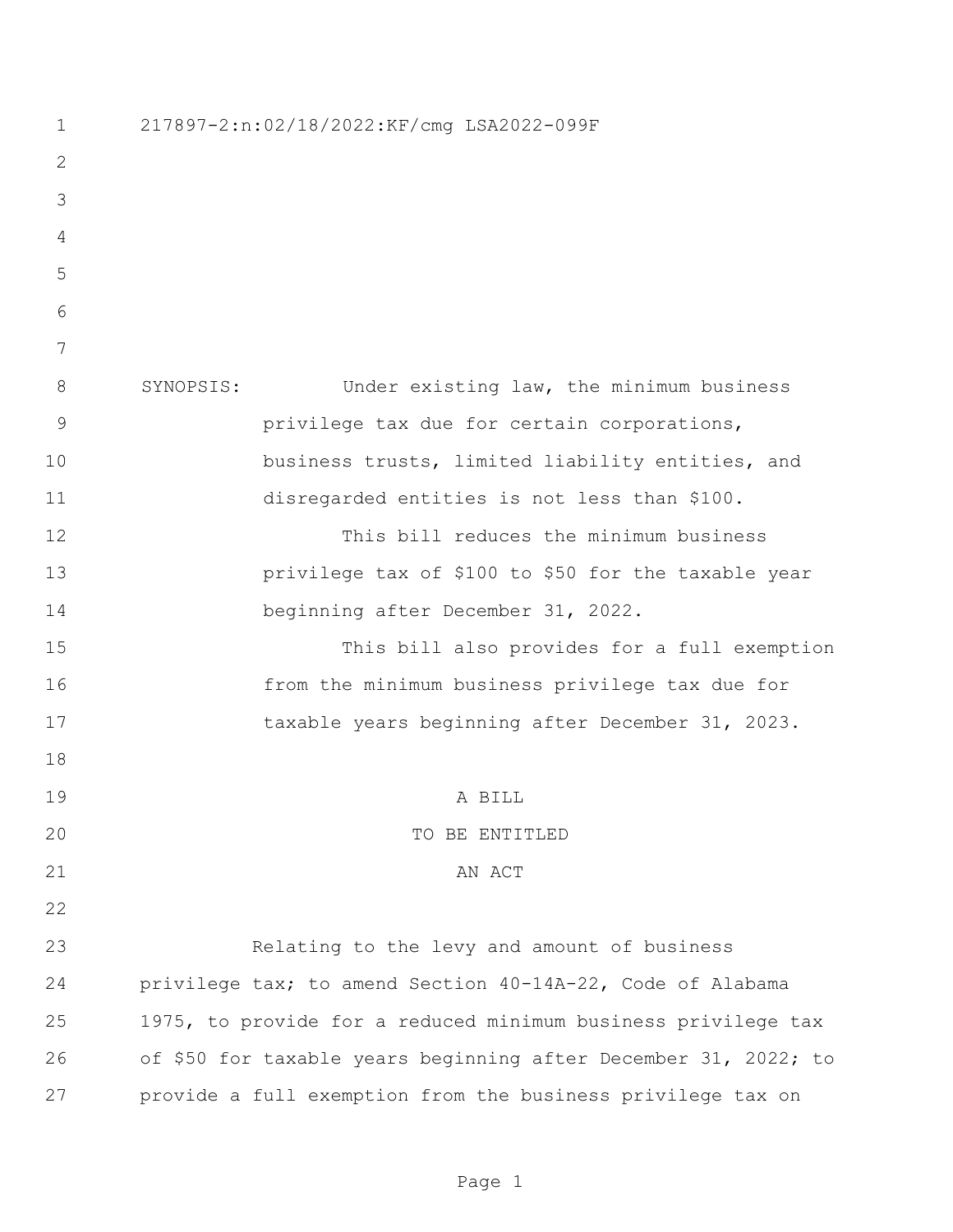amounts due of \$100 or less for taxable years beginning after December 31, 2023.

BE IT ENACTED BY THE LEGISLATURE OF ALABAMA:

 Section 1. Section 40-14A-22, Code of Alabama 1975, is amended to read as follows:

 $6 \text{ W} \leq 40 - 14A - 22.$ 

 "(a) Levy of tax. There is hereby levied an annual privilege tax on every corporation, limited liability entity, and disregarded entity doing business in Alabama, or organized, incorporated, qualified, or registered under the laws of Alabama. The tax shall accrue as of January 1 of every 12 taxable year, or in the case of a taxpayer organized, incorporated, qualified, or registered during the year, or doing business in Alabama for the first time, as of the date 15 the taxpayer is organized, incorporated, registered, or qualifies to do business, or begins to do business in Alabama, as the case may be. The taxpayer shall be liable for the tax levied by this article for each year beginning before the taxpayer has been dissolved or otherwise ceased to exist or has withdrawn or forfeited its qualification to do business in Alabama. The amount of the tax due shall be determined by multiplying the taxpayer's net worth in Alabama by the rate determined in subsection (b).

 "(b) Rate of tax. For all taxable years of taxpayers that begin after December 31, 1999, the rate of tax shall be as set forth below.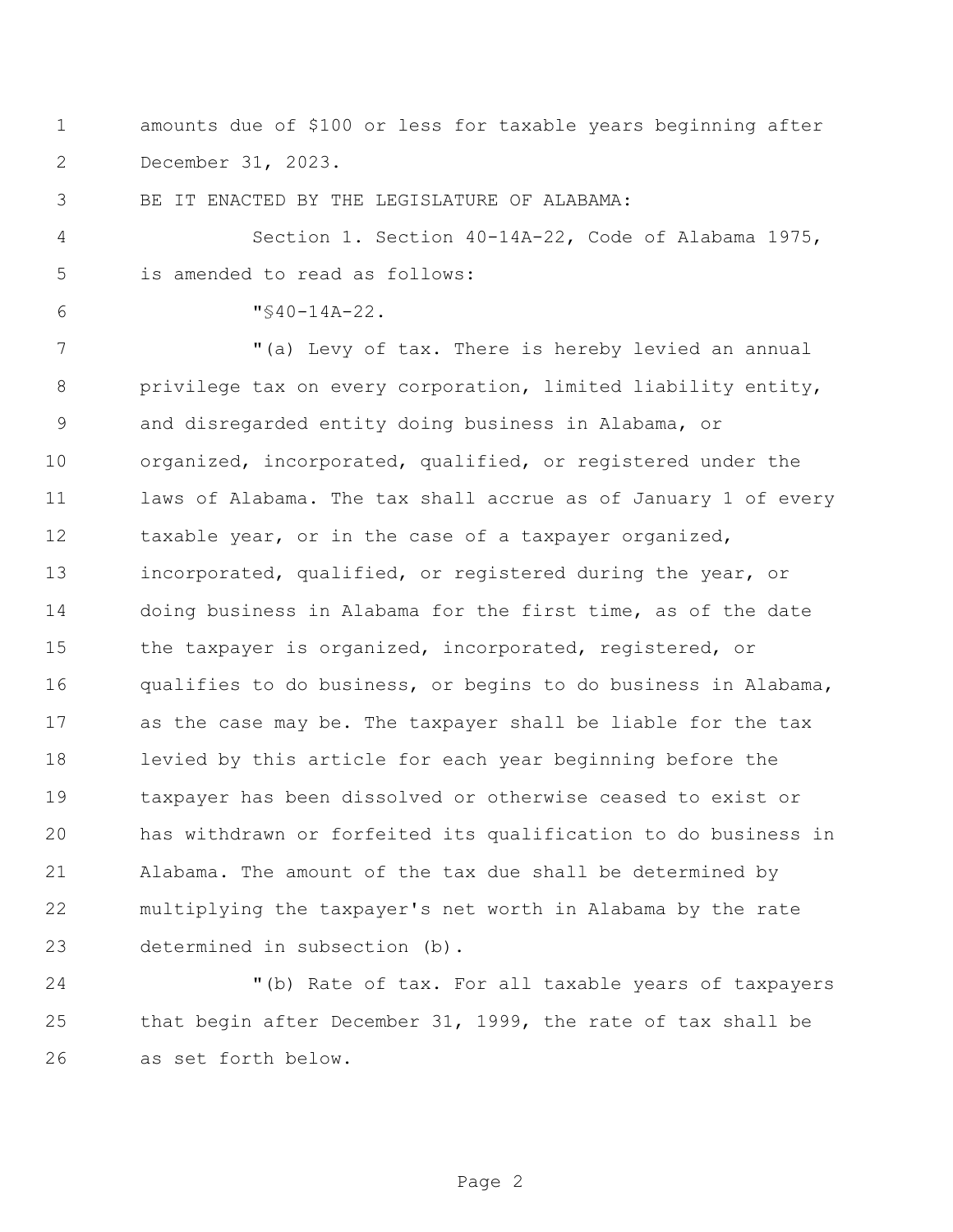1 If taxable

2 income of the

3 taxpayer is:

| The tax rate           | but less    | at least    | 4 |
|------------------------|-------------|-------------|---|
| shall be               | than        |             |   |
| \$0.25 per<br>\$1,000  | \$1         |             | 5 |
| \$1.00 per<br>\$1,000  | \$200,000   | \$1         | 6 |
| $$1.25$ per<br>\$1,000 | \$500,000   | \$200,000   | 7 |
| \$1.50 per<br>\$1,000  | \$2,500,000 | \$500,000   | 8 |
| \$1.75 per<br>\$1,000  |             | \$2,500,000 | 9 |

10 "(c) Minimum tax. (1) Except as provided in subsection (f), and subdivisions (c)(2) and (c)(3), the privilege tax levied by this article on certain corporations, business trusts, limited liability entities, and disregarded entities shall not be less than \$100. "(2) For the taxable year beginning after December 31, 2022, taxpayers who would otherwise be subject to the minimum tax due of \$100 provided for in subdivision (c)(1)

18 shall pay \$50 in lieu thereof. This subdivision shall not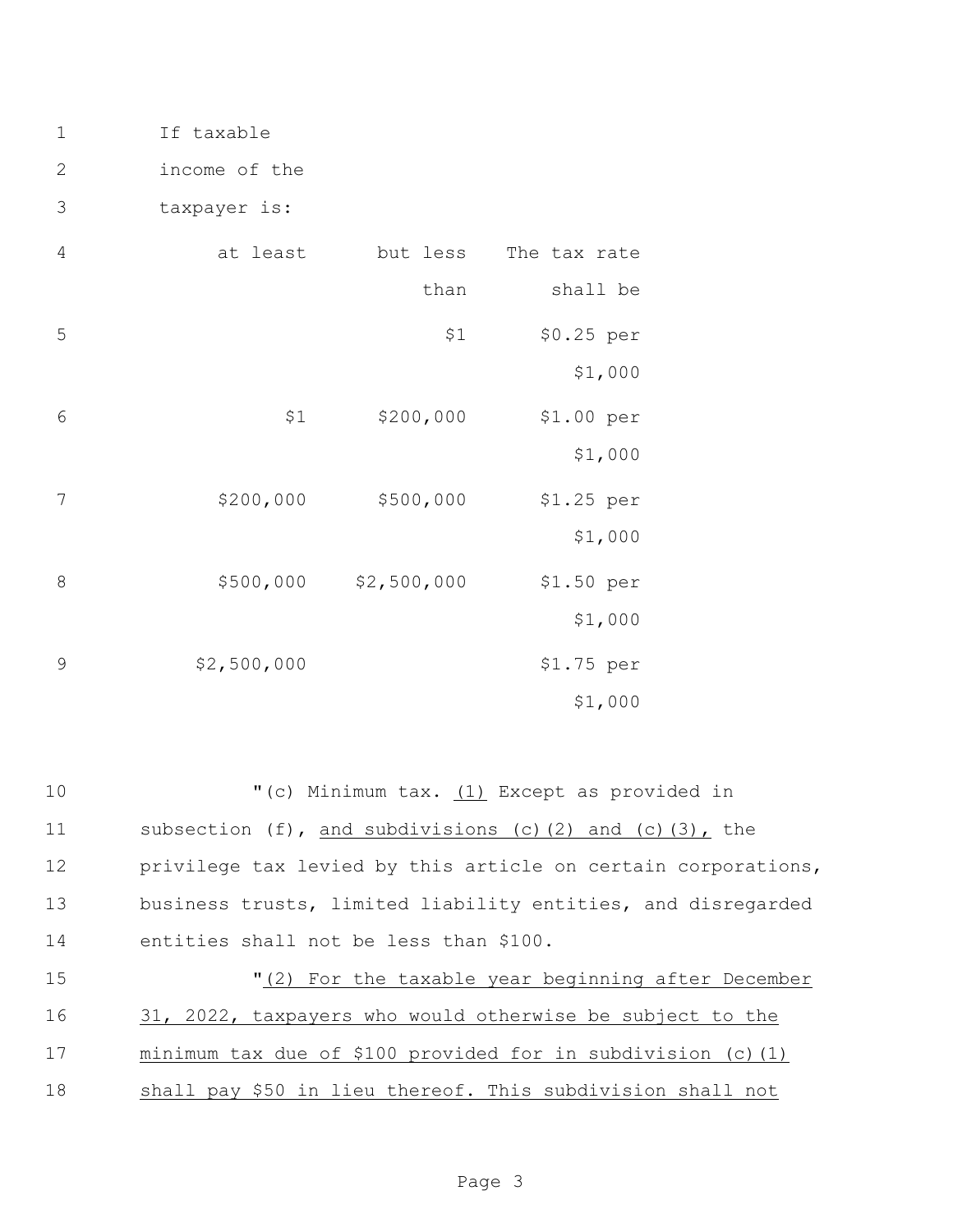apply to those subject to the tax levy provided under Section 2 of Act 2021-450 of the 2021 Regular Session now appearing as Section 20-2A-80.

 "(3) For taxable years beginning after December 31, 2023, taxpayers who would otherwise be subject to the minimum tax due provided for in subdivisions (c)(1) or (c)(2) shall be exempt from the privilege tax levied by this article and the associated filing requirement. This subdivision shall not apply to those subject to the tax levy provided under Section 2 of Act 2021-450 of the 2021 Regular Session now appearing as Section 20-2A-80.

12  $\blacksquare$  (d) Maximum tax.

 "(1) Except as provided in subdivision (2), the privilege tax levied by this article shall not exceed \$15,250 15 for any taxpayer for the taxable year beginning January 1, 2000. For each taxable year thereafter, the maximum tax shall not exceed \$15,000 for any taxpayer, except as provided in subdivision (2).

 "(2) With respect to any (i) financial institution 20 groups as defined in subsection  $(f)(1)$ ; (ii) insurance company that is subject to the premium taxes levied by Chapter 4A of Title 27; and (iii) corporation, company, limited liability entity, or association whose property is assessed for taxation pursuant to the provisions of Chapter 21 and is obligated to serve the general public, but is not subject to the Alabama Corporate Income tax, the privilege tax levied by this article shall not exceed \$3,000,000, for any taxpayer or, for a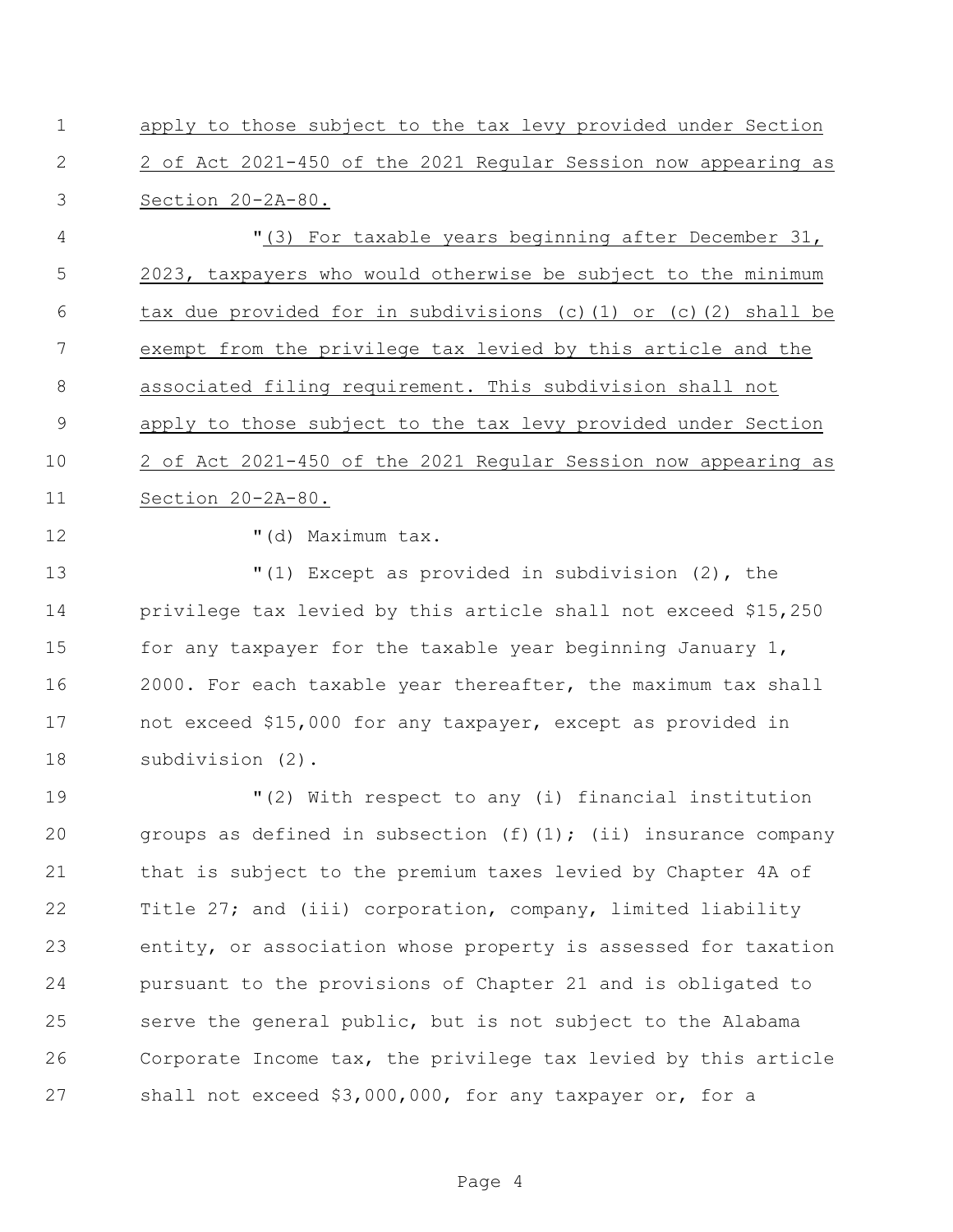financial institution group, for the financial institution group as a whole each year except as provided in subsection (e). The privilege tax levied by this article on any electing family limited liability entity shall not exceed \$500.

 "The privilege tax levied by this article on any corporation organized as a not-for-profit corporation that does not engage in any business other than holding title to property and paying the expenses thereof, including, without limitation, a property owners' association or a corporation organized solely to hold title to property on a temporary basis, shall not exceed \$100.

 "(e) Short taxable years. If any taxpayer's taxable year is less than 12 months because the taxpayer is incorporated or organized within the taxable year, or if any foreign corporation or foreign limited liability entity qualifies, registers, or begins to do business in this state within the taxable year or converts to a taxable year other 18 than the calendar year, the amount of the tax levied by this article shall be determined in the manner specified in this article but apportioned to the short taxable year in same proportion as the number of days in the short taxable year 22 bears to 365, but in no event less than  $\frac{4100}{100}$  the amounts as 23 specified in subsection (c) as applicable nor more than the applicable amount specified in subsection (d).

 "(f) Minimum taxes for financial institution groups. "(1) For purposes of this subsection, the following terms shall mean: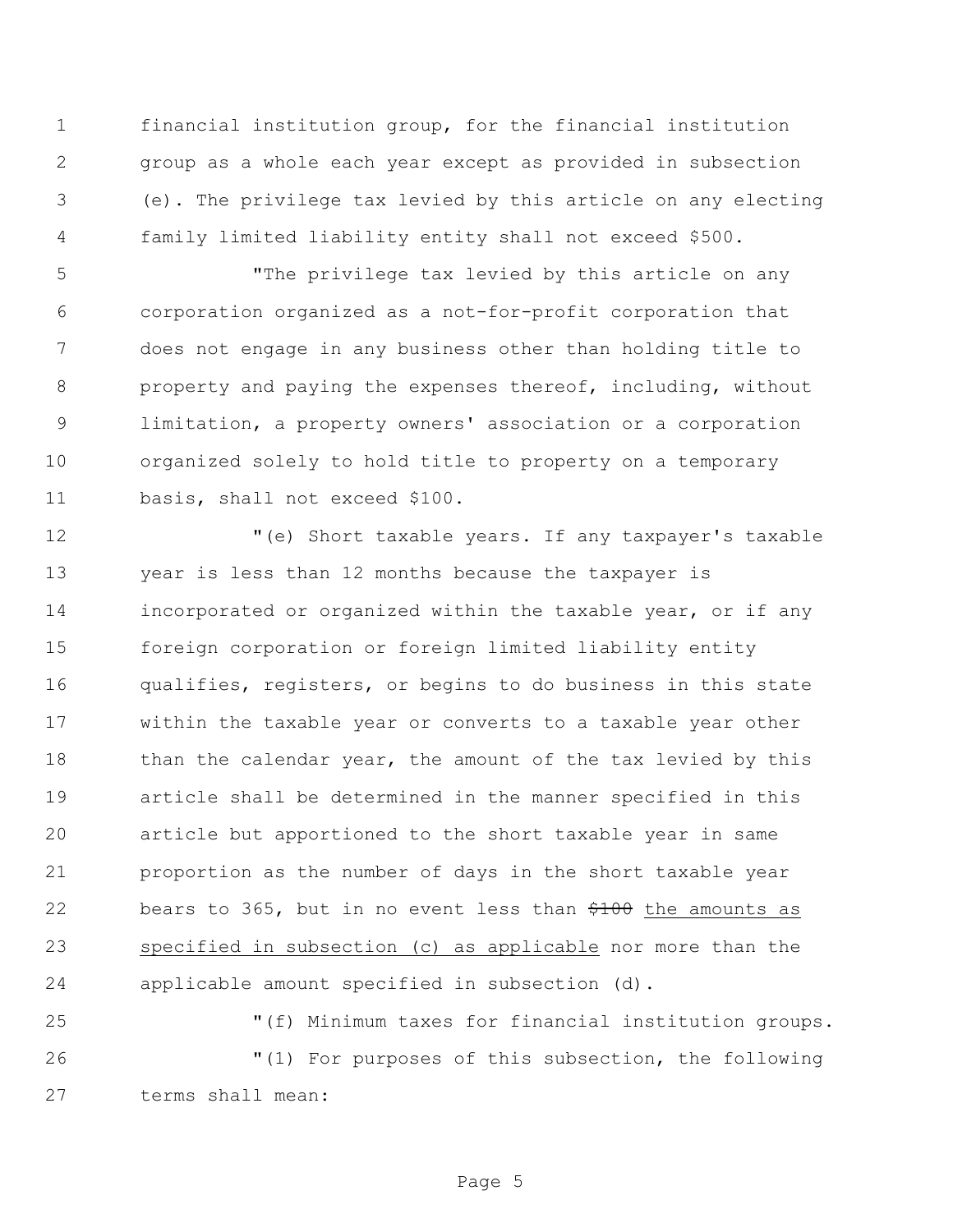"a. Affiliated Group. (i) One or more chains of corporations or limited liability entities connected through the ownership of stock or ownership interests with a common parent which is a corporation or limited liability entity, but only if the common parent owns directly stock or ownership interests meeting the requirements of item (ii) in at least 7 one of the other corporations or limited liability entities, and only if stock or ownership interests meeting the requirements of item (ii) in each of the corporations or limited liability entities (except the common parent) is owned directly by one or more of the other corporations or limited liability entities. (ii) The ownership of stock or ownership interests of any corporation or limited liability entity meets 14 the requirements of this paragraph if it possesses at least 80 percent of the total voting power or capital and profits interest of the corporation or limited liability entity.

 "b. Financial Institution. The meaning given in Section 40-16-1.

 "c. Financial Institution Group. All taxpayers in an affiliated group where at least one member of the group is a financial institution that is subject to the provisions of Chapter 16. In the event a financial institution taxpayer is not a member of an affiliated group, that financial institution shall be treated as a financial institution group.

 "(2) To the extent that the members of a financial institution group have different taxable years, the group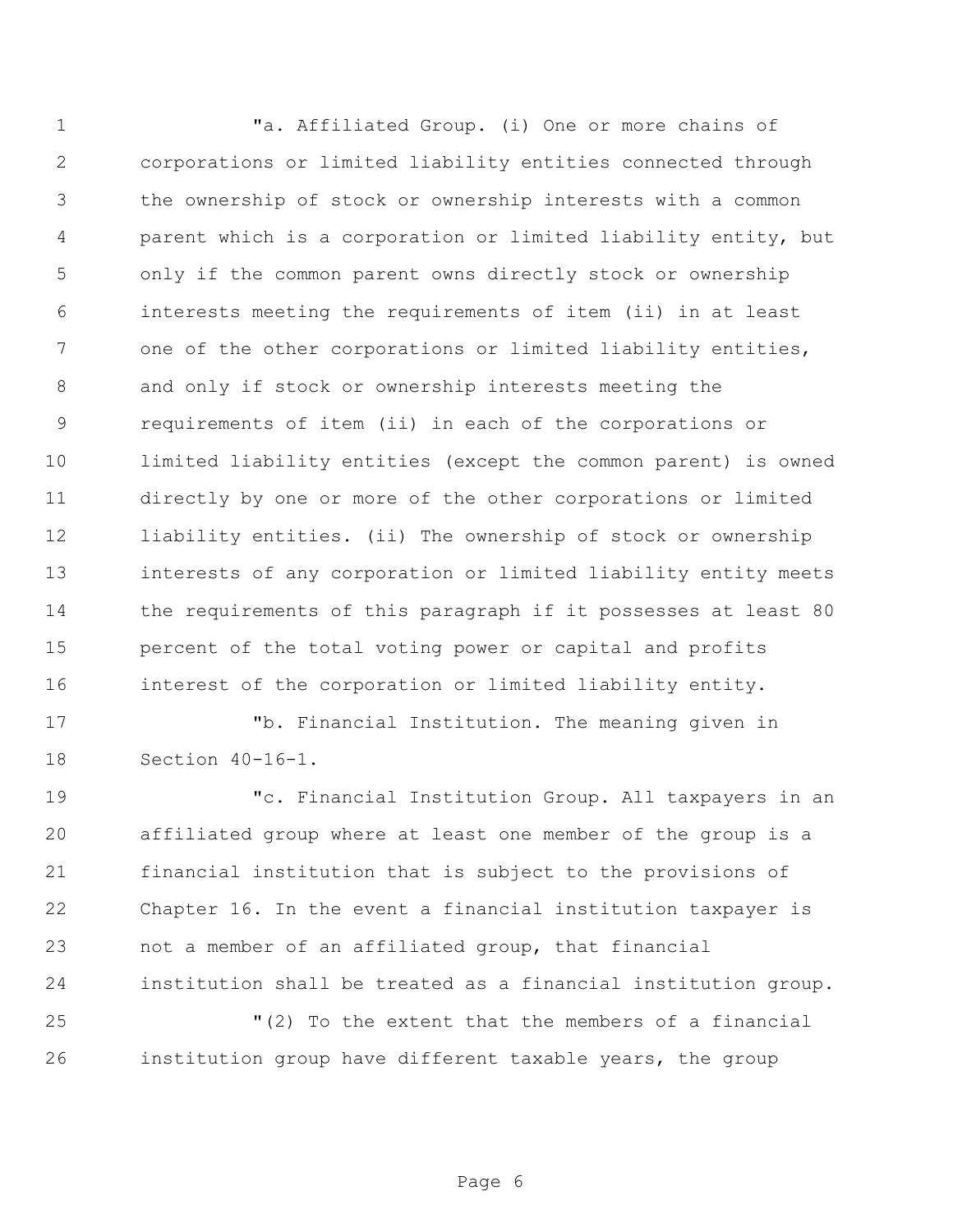shall be deemed, for purposes of the business privilege tax levied by Article 2, to have a calendar taxable year.

 "(3) Taxpayers who are members of a financial institution group shall complete their business privilege tax returns without regard to this subsection. Those taxpayers shall submit their returns together, and the minimum tax amount provided in subdivision (5) shall apply to the aggregate business privilege tax liability of the group. To the extent that the minimum amount provided in subdivision (5) applies to determine the liability of the group, each taxpayer which is a member of the group shall be liable for that portion of the group liability which is equal to the amount multiplied by the ratio of the taxpayer's liability without regard to this subsection over the liability of the group without regard to this subsection. Upon the annual election of 16 the common parent, a financial institution group may file a single return, executed by the common parent of that financial institution group. The return shall be completed as if the financial institution group were a single taxpayer. Each member of the financial institution group shall be jointly and severally liable for the group's business privilege tax and corporate shares tax liabilities.

 "(4) The tax returns for all members of a financial institution group shall be due no later than the corresponding Alabama financial institution excise tax return due date. Extensions for filing these returns shall not be granted for more than six months.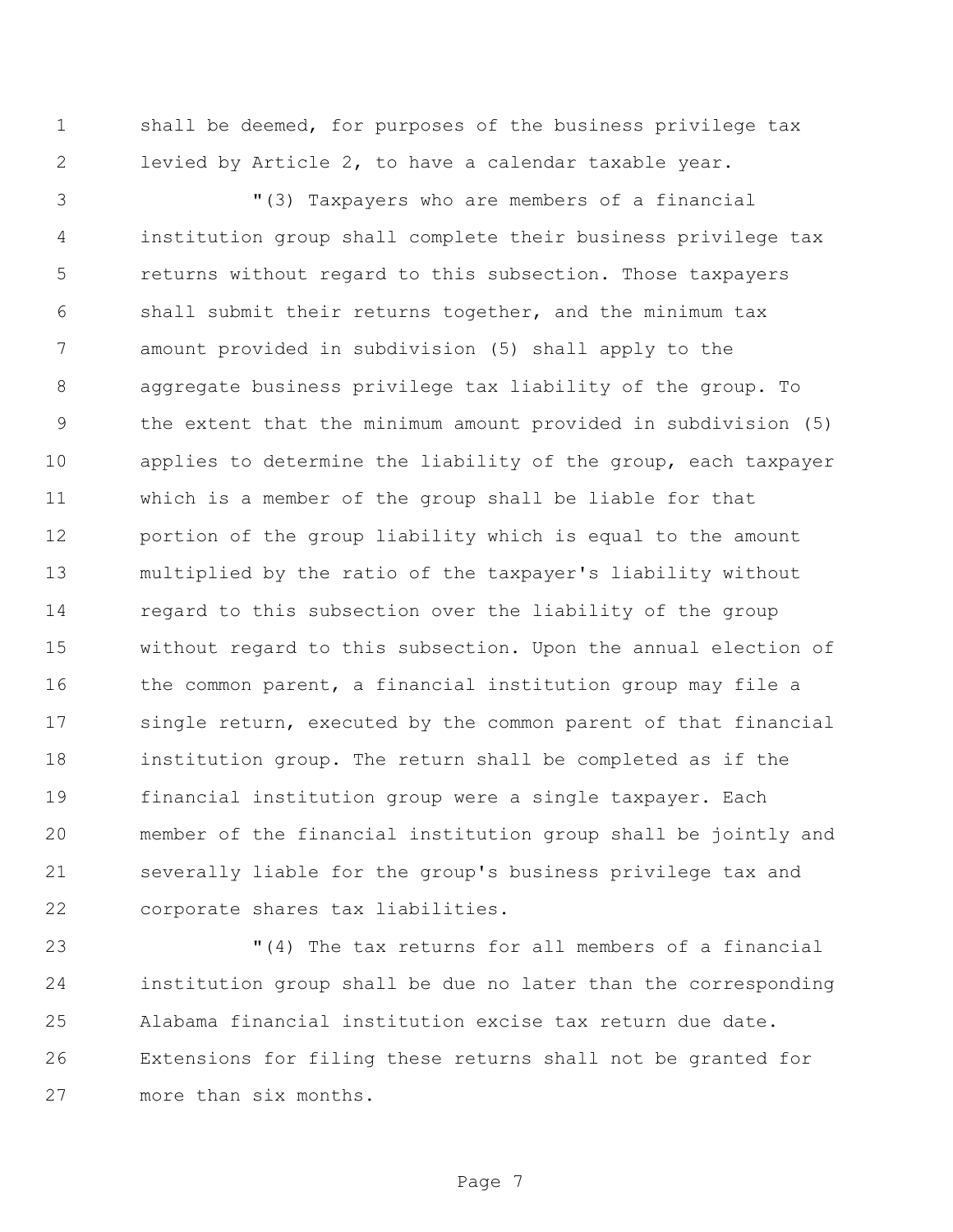"(5) For taxable years beginning on or after January 1, 2000, the minimum aggregate business privilege tax levied by Article 2 on all members of a financial institution group shall be:

 "a. For financial institutions with total deposits inside Alabama of less than one billion dollars (\$1,000,000,000) within that financial institution group, as reported to the FDIC, OTS, or the NCUSIF as of June 30 of the immediately preceding taxable year, the tax rate shall be \$.125 per one thousand dollars (\$1,000) of such deposits. For deposit rate purposes for all future periods, the deposits shall in no event be less than the deposits listed as of June 30, 1999.

 "b. For financial institutions with total deposits inside Alabama of one billion dollars (\$1,000,000,000) or greater up to and including six billion dollars (\$6,000,000,000) within that financial institution group, as reported to the FDIC, OTS, or the NCUSIF as of June 30 of the immediately preceding taxable year, the tax rate shall be \$.17 per one thousand dollars (\$1,000) of such deposits. For deposit rate purposes for all future periods, the deposits shall in no event be less than the deposits listed as of June 30, 1999.

 "c. For financial institutions with total deposits inside Alabama greater than six billion dollars (\$6,000,000,000) within that financial institution group, as reported to the FDIC, OTS, or the NCUSIF as of June 30 of the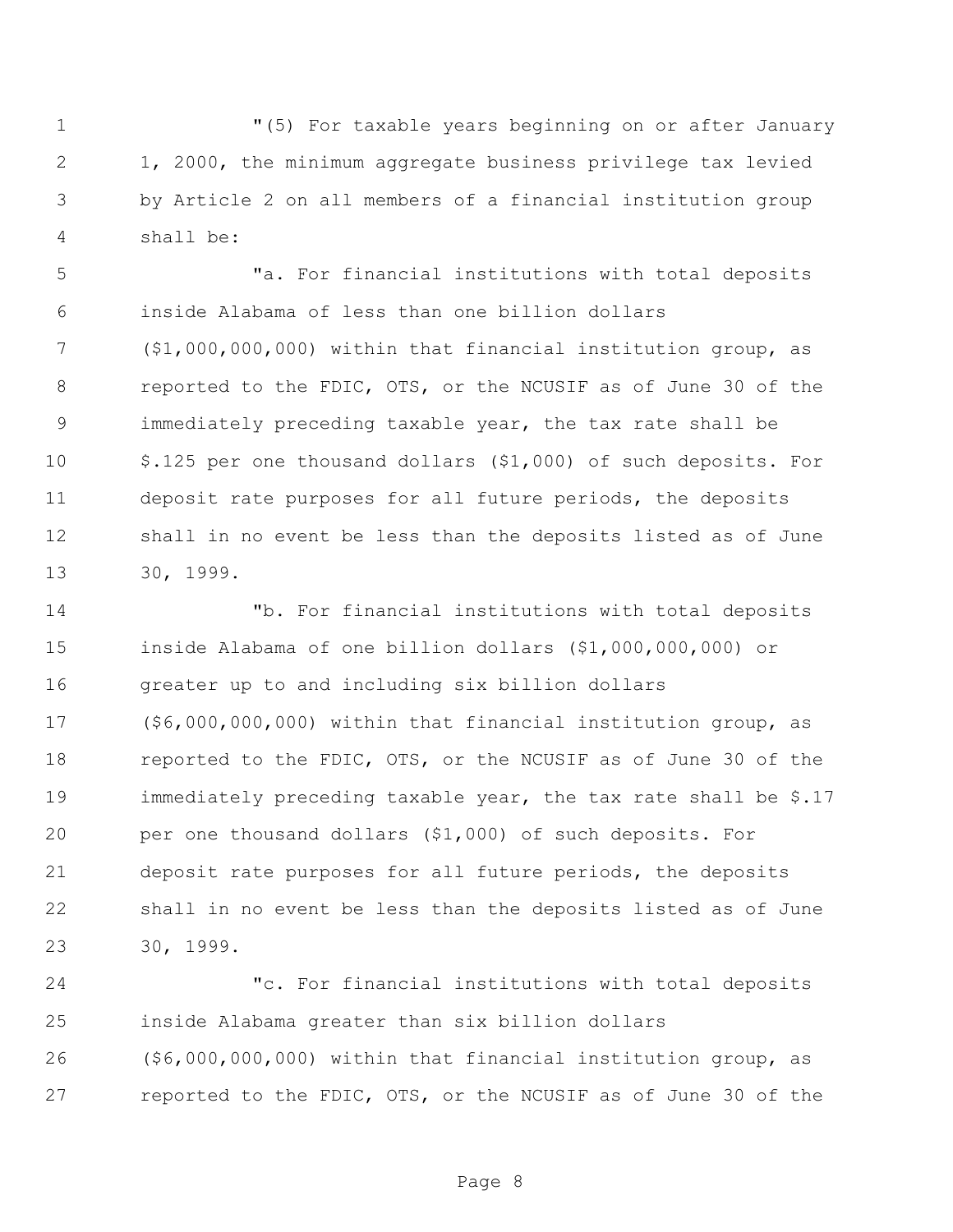immediately preceding taxable year, the tax rate shall be \$.225 per one thousand dollars (\$1,000) of such deposits. For deposit rate purposes for all future periods, the deposits shall in no event be less than the deposits listed as of June 30, 1999.

 "d. Provided, however, that in the case of a financial institution group that, as of June 30, 1999, (i) had total deposits of less than one billion dollars (\$1,000,000,000) and (ii) derived at least a majority of its deposits, as reported to FDIC, OTS, or NCUSIF, that were booked to one or more branches or offices located within Alabama from account holders whose addresses of record on the books of the financial institution group were outside the State of Alabama, the phrase "total deposits in Alabama," for purposes of calculating the minimum aggregate business privilege tax levied by Article 2 for all taxable years beginning on and after January 1, 2000, shall only include deposits of account holders whose addresses of record on the books of the financial institution group are inside the State of Alabama.

 "e. In the event a financial institution group sells Alabama deposits to another financial institution group that reports those deposits in Alabama for purposes of Act 2000-705, those deposits shall not be taxed more than once pursuant to the provisions of Act 2000-705 in the same taxable year. The liability for such taxes shall be the responsibility